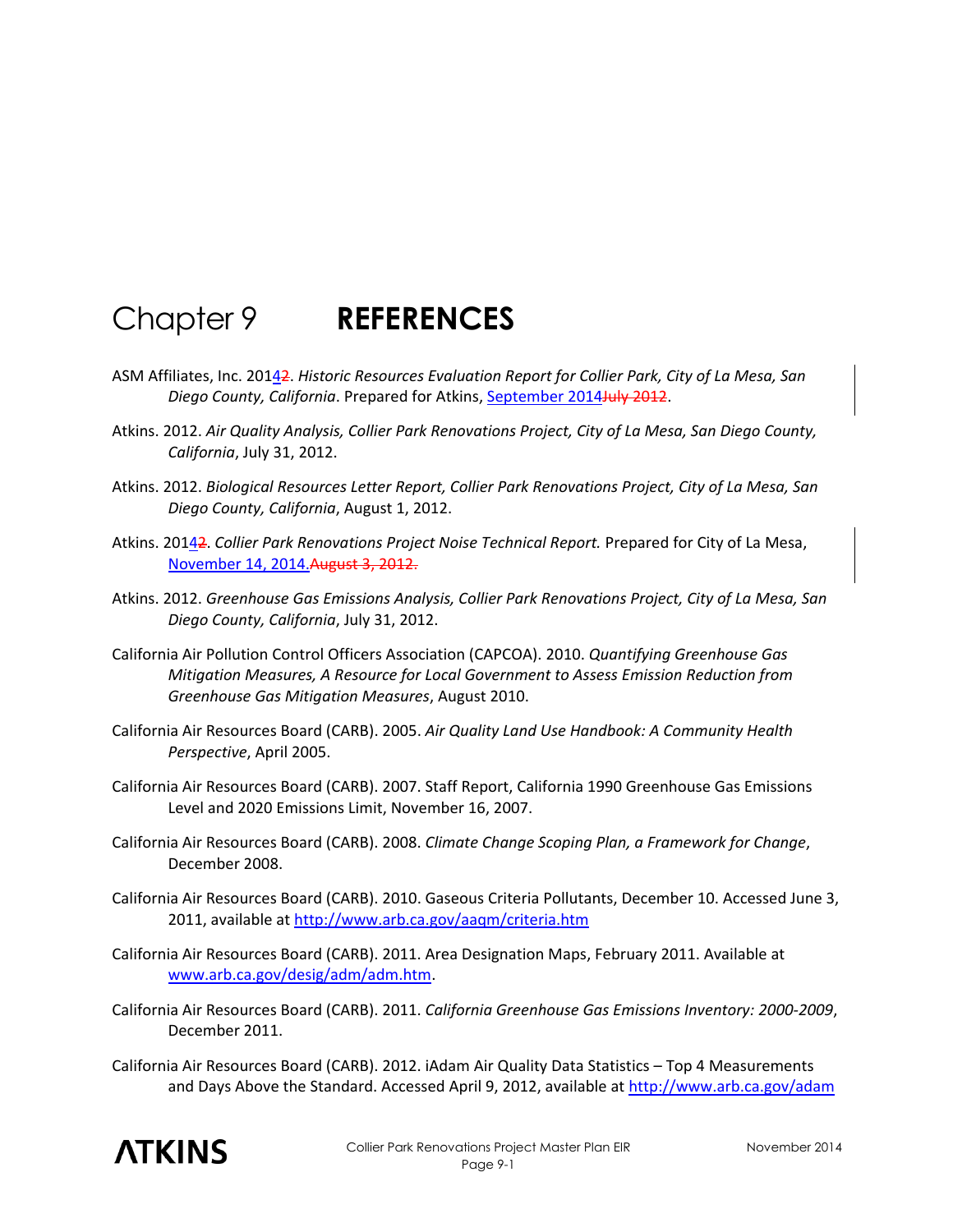- California Climate Action Team (CCAT). 2010. *Climate Action Team Report to Governor Schwarzenegger and the California Legislature*, December 2010.
- California Department of Conservation, Division of Land Resource Protection. 2008. Farmland Mapping and Monitoring Program – San Diego County Important Farmland 2006, August.
- California Department of Conservation, Division of Land Resource Protection, Williamson Act Program (DOC). 2009. San Diego County Williamson Act Lands 2008, April 16.
- California Department of Resources Recycling and Recovery (CalRecycle). 2012. Solid Waste Information System (SWIS). Accessed April 9, 2012, available at <http://www.calrecycle.ca.gov/SWFacilities/Directory/Search.aspx>
- California Department of Transportation (Caltrans). 1998. *Technical Noise Supplement – A Technical Supplement to the Traffic Noise Analysis Protocol*, October 1998.
- California Department of Transportation. 2002. *Transportation Related Earthborne Vibrations (TAV-02- 01-R9201)*, February 20.
- California Department of Transportation (Caltrans). 2007. California Scenic Highway Mapping System. Updated December 7, 2007. Accessed July 11, 2012, available at [http://www.dot.ca.gov/hq/LandArch/scenic\\_highways/](http://www.dot.ca.gov/hq/LandArch/scenic_highways/)
- California Department of Transportation. 2011. *Traffic Noise Analysis Protocol*, May.
- California Department of Transportation (Caltrans). 2012. *Highway Design Manual*. Table 201.1, Sight Distance Standards. Updated May 7, 2012.
- California Energy Commission. 2010. 2008 Building Energy Efficiency Standards for Residential and Nonresidential Buildings, Effective January 1, 2010.
- California Environmental Protection Agency (CalEPA). 2012. Cortese List Data Resources. Accessed June 27, 2012, available at<http://www.calepa.ca.gov/sitecleanup/corteselist/>
- California Geological Survey. 2008. Special Publication 117A, Guidelines for Evaluation and Mitigating Seismic Hazards in California.
- California Indoor Air Quality. 2011. VOC Questions. Accessed May 31, 2011, available at [http://www.cal](http://www.cal-iaq.org/vocs/voc-questions)[iaq.org/vocs/voc-questions](http://www.cal-iaq.org/vocs/voc-questions)
- California Natural Resources Agency. 2009. *2009 California Climate Adaptation Strategy, A Report to the Governor of the State of California in Response to Executive Order S-13-2008*.
- California Regional Water Quality Control Board San Diego Region. 1994. *Water Quality Control Plan for the San Diego Basin*, September 8, 1994.
- California Regional Water Quality Control Board San Diego Region. 1995. *San Diego Hydrologic Basin Planning Area*, April 1995.
- Chen Ryan Associates. 2012. *Collier Park Renovations Traffic Impact Analysis.* Prepared for Atkins and City of La Mesa, December 4, 2012.

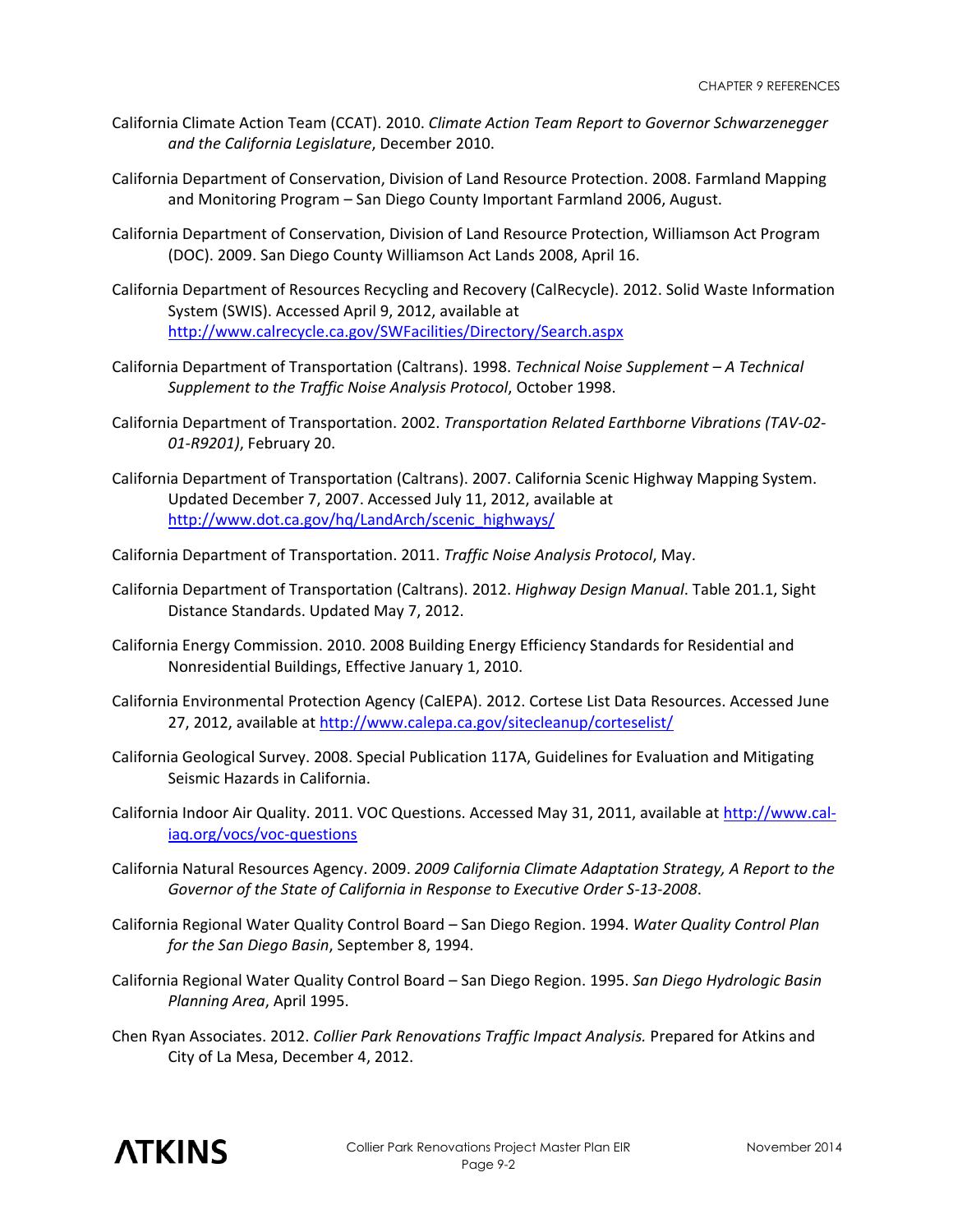- Centre City Development Corporation. 2006. *Final Environmental Impact Report for the Proposed San Diego Downtown Community Plan, Centre City Planned District Ordinance, and 10th Amendment to the Redevelopment Plan for the Centre City Redevelopment Project*, March 2006.
- City of La Mesa. 1987. *Urban Design Program.*
- City of La Mesa. 1996. *City of La Mesa General Plan*.
- City of La Mesa. 1998. *City of La Mesa Subarea Habitat Conservation Plan/Natural Community Conservation Plan*, February 1998.
- City of La Mesa. 2005. 2005 Greenhouse Gas Emissions Inventory.
- City of La Mesa. 2010. *The City of La Mesa Storm Water Best Management Practices Manual Part I.* Updated February 2010.
- City of La Mesa. 2011. *The City of La Mesa Storm Water Best Management Practices Manual Part II*. Updated January 2011.
- City of La Mesa. 2012. *City of La Mesa Parks Master Plan*, February 2012.
- City of La Mesa. 2012. *City of La Mesa Bicycle Facilities and Alternative Transportation Plan*, February 2012.
- City of La Mesa. 2012. *City of La Mesa 2012 Centennial Draft General Plan*, March 2012.
- City of La Mesa. 2012. Approved Discretionary Projects (Design Review Board Actions and Planning Commission Actions), April 9, 2012.
- City of San Diego. 2012. Point Loma Wastewater Treatment Plant. Accessed April 9, 2012, available at <http://www.sandiego.gov/mwwd/facilities/ptloma.shtml>
- City of Ranch Palos Verdes. 2012. *Draft Initial Study/Mitigated Negative Declaration for the Point View Master Us Plan*, April.
- City of Santa Ana. 2010. *City of Santa Ana Transit Zoning Code (SD 84A and SD 84B) Final Environmental Impact Report (SCH No. 2006071100)*. Prepared by PBS&J, May 2010.
- County of San Diego. 2007. Guidelines for Determining Significance and Report Format and Content Requirements – Air Quality, March 19, 2007.
- County of San Diego. 2008. County of San Diego Guidelines for Determining Significance and Report Format and Content Requirements – Mineral Resources, July 30, 2008.
- County of San Diego. 2010. *San Diego County Multi-Jurisdictional Hazard Mitigation Plan, San Diego County, California*, February 2010.
- County of San Diego. 2012. Draft County of San Diego Guidelines for Determining Significance Climate Change, February 17, 2012.
- County of San Diego. 2012. Gillespie Field Aviation Information. Accessed August 6, 2012, available at <http://www.sdcounty.ca.gov/dpw/airports/gillespie.html>

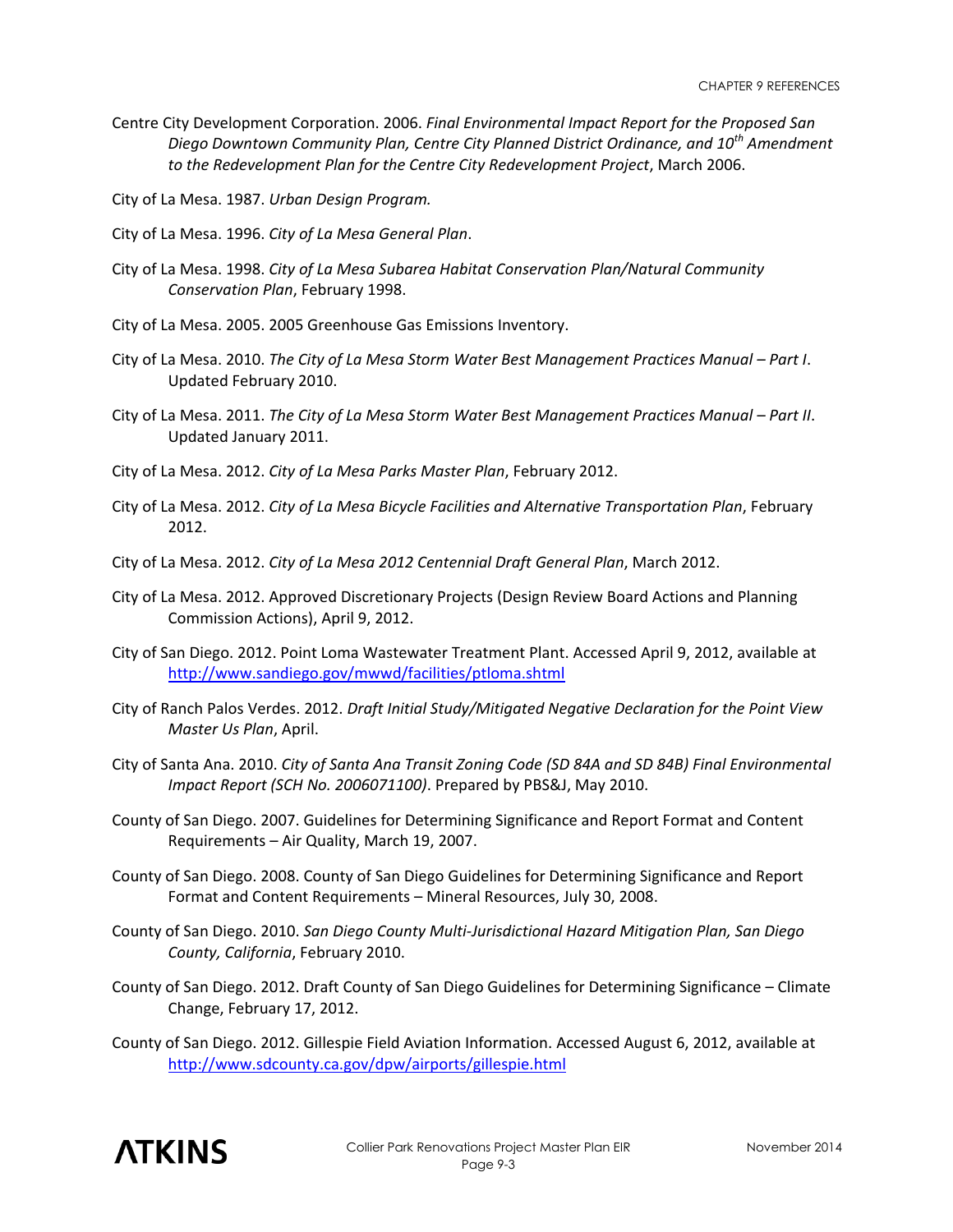- Demere and Walsh. 2003. Paleontological Resources, County of San Diego, California. Revised April 7, 2003.
- D-Max Engineering, Inc. 2009. *Collier Park Spring Sampling, City of La Mesa, California*, June 23, 2009.
- Federal Emergency Management Agency. 2012. Flood Insurance Rate Map, San Diego County, California, and Incorporated Areas. Map Number 06073C 1644H, Revised May 16, 2012.
- Federal Highway Administration. 2004. FHWA Highway Noise Prediction Model (FHWA-RD-77-108).
- Federal Highway Administration. 2008. Roadway Construction Noise Model (RCNM). Version 1.1, December 8.
- Federal Transit Administration. 2006. *Transit Noise and Vibration Impact Assessment*, May 2006.
- Geocon Incorporated. 2010. *Preliminary Geotechnical Investigation, Collier Park Expansion, Pasadena Avenue and Palm Avenue, La Mesa, California*. Prepared for City of La Mesa, December 10, 2010.
- Global Carbon Project. 2011. Carbon Budget and Trends 2010, December 4, 2011. Accessed June 20, 2012, available at<http://www.globalcarbonproject.org/carbonbudget/index.htm>
- Gordon Bricken and Associates. 1996. *Acoustical Analysis Addendum to the Adopted Environmental Impact Report Disneyland Resort, City of Anaheim*, February 1996.
- Heartland Fire and Rescue. 2012. Will Serve Letter for the Collier Park Improvement Project, June 25, 2012.
- Helix Water District. 2011. Helix Water District Fact Sheet. Accessed April 9, 2012, available at <http://www.hwd.com/jobs/facts.pdf>
- Intergovernmental Panel on Climate Change. 2007. *Climate Change 2007: Synthesis Report*. Contribution of the Working Groups I, II, and III to the Fourth Assessment Report of the Intergovernmental Panel on Climate Change. Adopted November 17, 2007.
- Keyser Marston Associates. 2011. Memorandum Regarding Collier Park Review and Analysis of Development Alternatives, April 8, 2011.
- La Mesa Police Department. 2012. Will Serve Letter for the Collier Park Improvement Project, June 20, 2012.
- National Crime Prevention Council. 2003. *Crime Prevention Through Environmental Design Guidebook*, October.
- Noah Archaeological Consulting. 2009. *Cultural Resource Survey for the Collier Park Master Plan, City of La Mesa, San Diego County, California*. Prepared for City of La Mesa, November 2009.
- U.S Department of the Interior- National Park Service (NPS). 1993. *Technical Preservation Services: Preservation Brief #31 – Mothballing Historic Buildings.* September. Accessed June 17, 2014, available a[t http://www.nps.gov/tps/how-to-preserve/briefs/31-mothballing.htm](http://www.nps.gov/tps/how-to-preserve/briefs/31-mothballing.htm)
- Park, Sharon C., AIA. 1993. U.S Department of the Interior, National Park Service, Technical Preservation Services. Preservation Briefs #31 – Mothballing Historic Buildings. September.

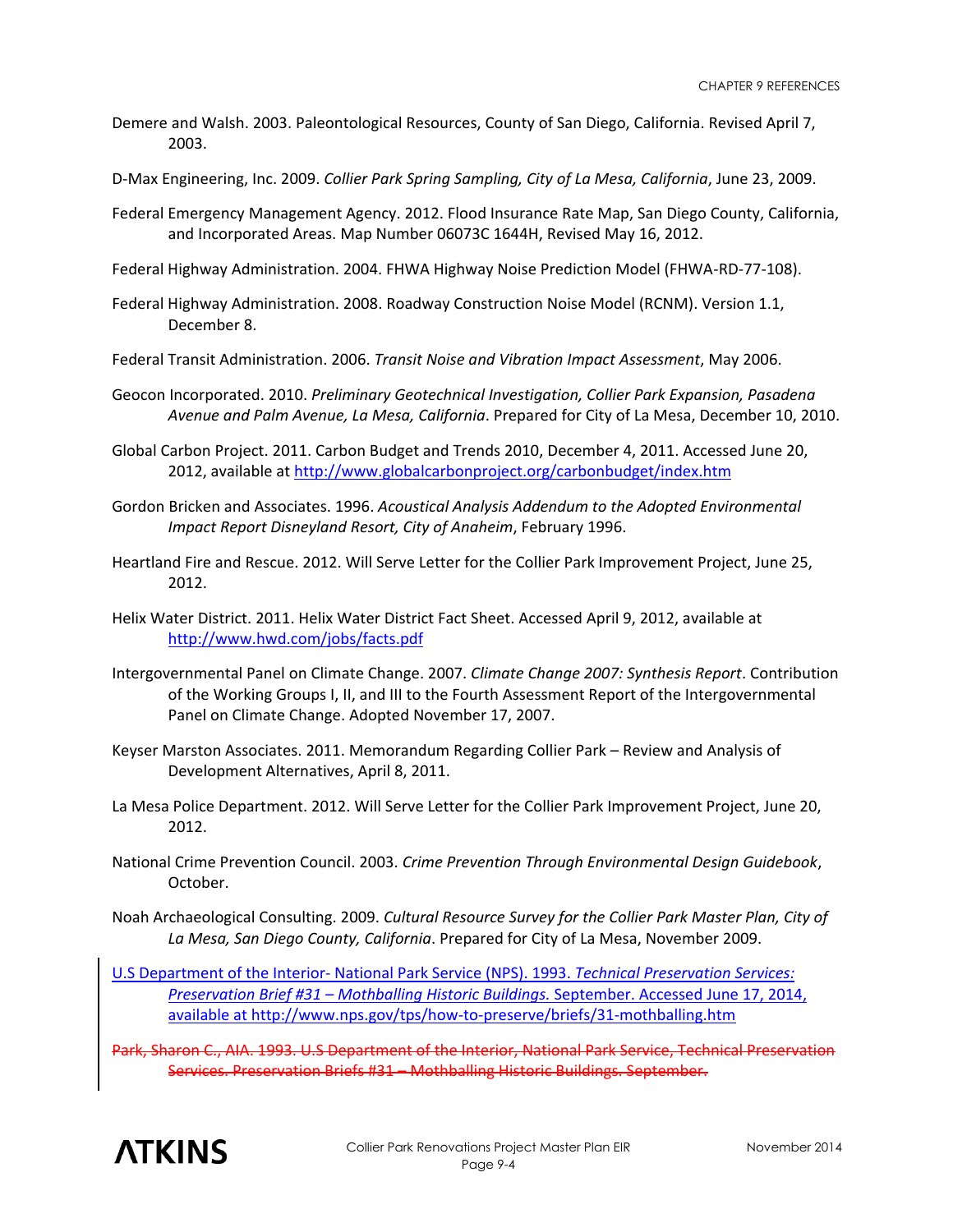- Project Clean Water. 2012. Sweetwater Watershed overview. Accessed April 27, 2012, available at [http://www.projectcleanwater.org/index.php?option=com\\_content&view=article&id=55&Itemi](http://www.projectcleanwater.org/index.php?option=com_content&view=article&id=55&Itemid=69) [d=69](http://www.projectcleanwater.org/index.php?option=com_content&view=article&id=55&Itemid=69)
- San Diego Air Pollution Control District (SDAPCD). 2007. *Eight-Hour Ozone Attainment Plan for San Diego County*, May 2007.
- San Diego Association of Governments (SANDAG). 2002. Brief Guide to Vehicular Traffic Generation Rates for the San Diego Region, April 2002.
- San Diego Association of Governments (SANDAG). 2010. Climate Action Strategy, March 2010.
- San Diego Association of Governments (SANDAG). 2008. *Final 2008 Congestion Management Program Update*, November 2008.
- San Diego Association of Governments (SANDAG). 2011. *2050 Regional Transportation Plan.*
- San Diego County Regional Airport Authority (SDCRAA). 2010. *Gillespie Field Airport Land Use Compatibility Plan*, December 20, 2010.
- San Diego County Regional Airport Authority (SDCRAA). 2010. *Montgomery Field Airport Land Use Compatibility Plan*, December 20, 2010.
- San Diego Traffic Engineers' Council/Institute of Transportation Engineers (SANTEC/ITE). 2000. *SANTEC/ITE Guidelines for Traffic Impact Studies in the San Diego Region, March* 2, 2000.
- SanGIS. 2012. Interactive Map Dam Inundation Areas for Dam Failure. Accessed April 27, 2012, available a[t http://files.sangis.org/interactive/viewer/viewer.asp](http://files.sangis.org/interactive/viewer/viewer.asp)
- South Coast Air Quality Management District (SCAQMD). 2009. Localized Significance Threshold Mass Rate Look Up Tables, October 21.
- Southwest Geophysics, Inc. *Seismic Refraction Survey, Collier Park, La Mesa, California.* Prepared for Geocon Consultants, Inc., October 8, 2010.
- Stantec Consulting Services Inc. 2010. Remediation Status Update, 7-Eleven Store #20884, 4253 Palm Avenue, La Mesa, California, Unauthorized Release No.: H20558-001, November 3, 2010.
- Stantec Consulting Services Inc. 2012. *Quarterly Groundwater Monitoring and Remediation Progress Report, Fourth Quarter 2011, 7-Eleven Store #20884, 4253 Palm Avenue, La Mesa, California*, Unauthorized Release No.: H20558-001, January 13, 2012.
- State Water Resources Control Board (SWRCB). 2006. *Proposed 2006 CWA Section 303(d) List of Water Quality Limited Segments.* Approved October 25, 2006.
- State Water Resources Control Board (SWRCB). 2012. GeoTracker database. Accessed June 27, 2012, available a[t http://geotracker.waterboards.ca.gov/](http://geotracker.waterboards.ca.gov/)
- University of San Diego School of Law. 2008. *San Diego County Greenhouse Gas Inventory, An Analysis of Regional Emission and Strategies to Achieve AB 32 Targets*, September 2008.